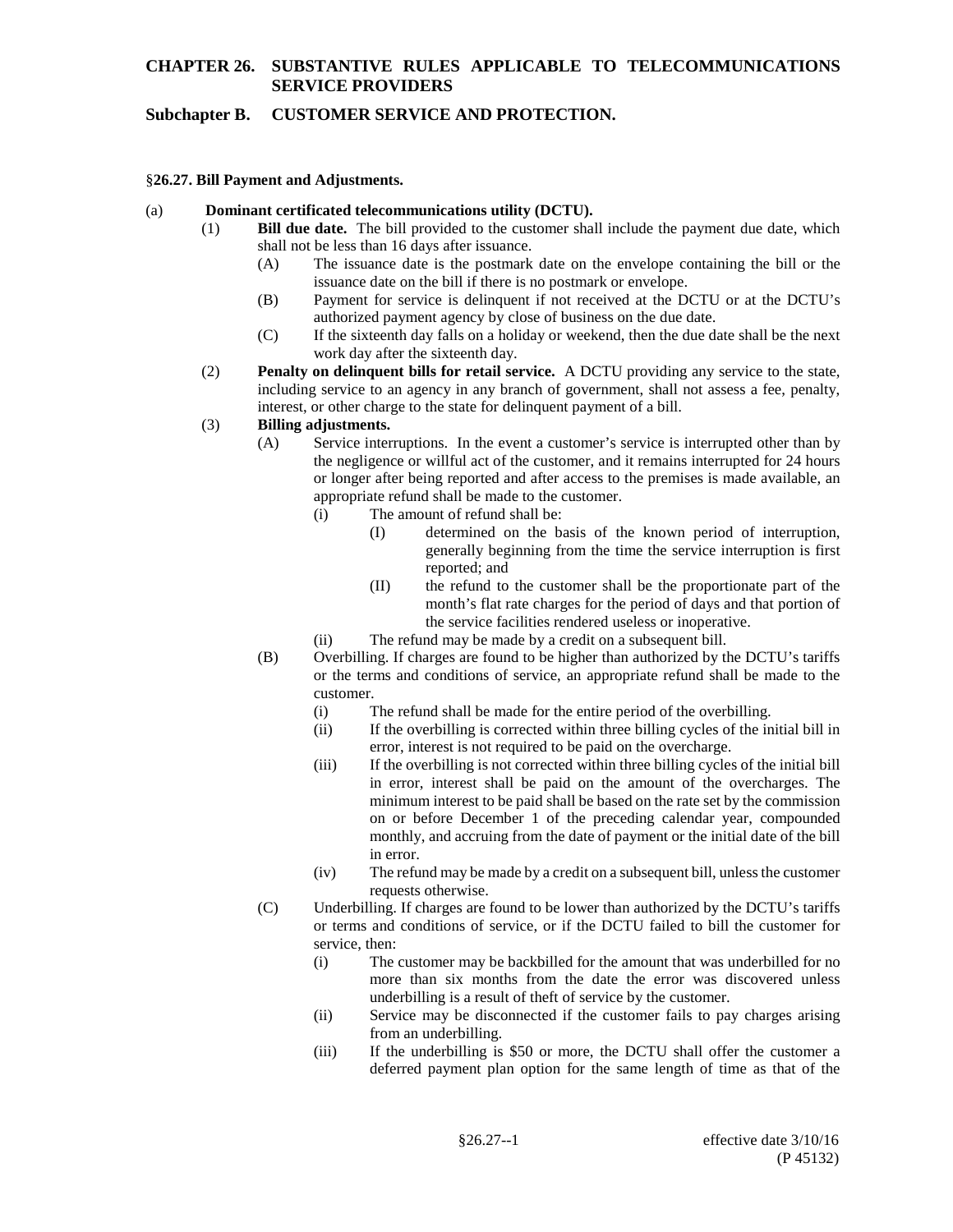### **Subchapter B. CUSTOMER SERVICE AND PROTECTION.**

underbilling. A deferred payment plan need not be offered to a customer whose underpayment is due to theft of service.

- (iv) Interest on underbilled amounts shall:
	- (I) not be charged unless such amounts are found to be the result of theft of service by the customer; and
	- (II) not exceed an amount based on the rate set by the commission on or before December 1 of the preceding calendar year, compounded monthly, and accruing from the day the customer is found to have first tampered with, bypassed, or diverted service.
- (4) **Disputed bills.** If there is a dispute between a customer and a DCTU about any bill for DCTU service, the DCTU shall:
	- (A) investigate and report the results to the customer; and
	- (B) inform the customer of the complaint procedures of the commission in accordance with §26.30 of this title (relating to Complaints), if the dispute is not resolved.
- (5) **Notice of alternative payment programs or payment assistance.** When a customer contacts a DCTU and indicates inability to pay a bill or need of assistance with payment, the DCTU shall inform the customer of all alternative payment options and payment assistance programs available from the DCTU, such as payment arrangements, deferred payment plans, and disconnection moratoriums for the ill, as applicable, and of the eligibility requirements and application procedure for each.
- (6) **Payment arrangement.** A payment arrangement is any agreement between the DCTU and a customer that allows the customer to pay the outstanding bill after its due date but before the due date of the next bill.
	- (A) A payment arrangement may be established in person or by telephone.
	- (B) If the DCTU issued a suspension or disconnection notice before the payment arrangement was made, that suspension or disconnection shall be suspended until after the due date for the payment arrangement.
	- (C) If a customer does not fulfill the obligations of the payment arrangement, the DCTU may suspend or disconnect service after the later of the due date for the payment arrangement or the suspension or disconnection date indicated in the notice in accordance with §26.28 of this title (relating to Suspension or Disconnection of Service), without issuing an additional notice.
- (7) **Deferred payment plan.** A deferred payment plan is any written agreement between the DCTU and a customer that allows a customer to pay an outstanding bill in installments that extend beyond the due date of the next bill.
	- (A) The terms of a deferred payment plan may be established in person or by telephone, but must be put in writing to be effective.
	- (B) The DCTU shall offer a deferred payment plan to any residential customer, including a guarantor of any residential customer, who has expressed an inability to pay all of the bill, if that customer has not been issued more than two suspension or disconnection notices during the preceding 12 months.
	- (C) Every deferred payment plan shall provide that the delinquent amount may be paid in equal installments over at least three billing cycles.
	- (D) When a residential customer has received service from its current DCTU for less than three months, the DCTU is not required to offer a deferred payment plan if the residential customer lacks:
		- (i) sufficient credit; or
		- (ii) a satisfactory history of payment for service from a previous DCTU.
	- (E) Every deferred payment plan offered by a DCTU:
		- (i) shall state, immediately preceding the space provided for the customer's signature and in boldface type no smaller than 14 point size, the following: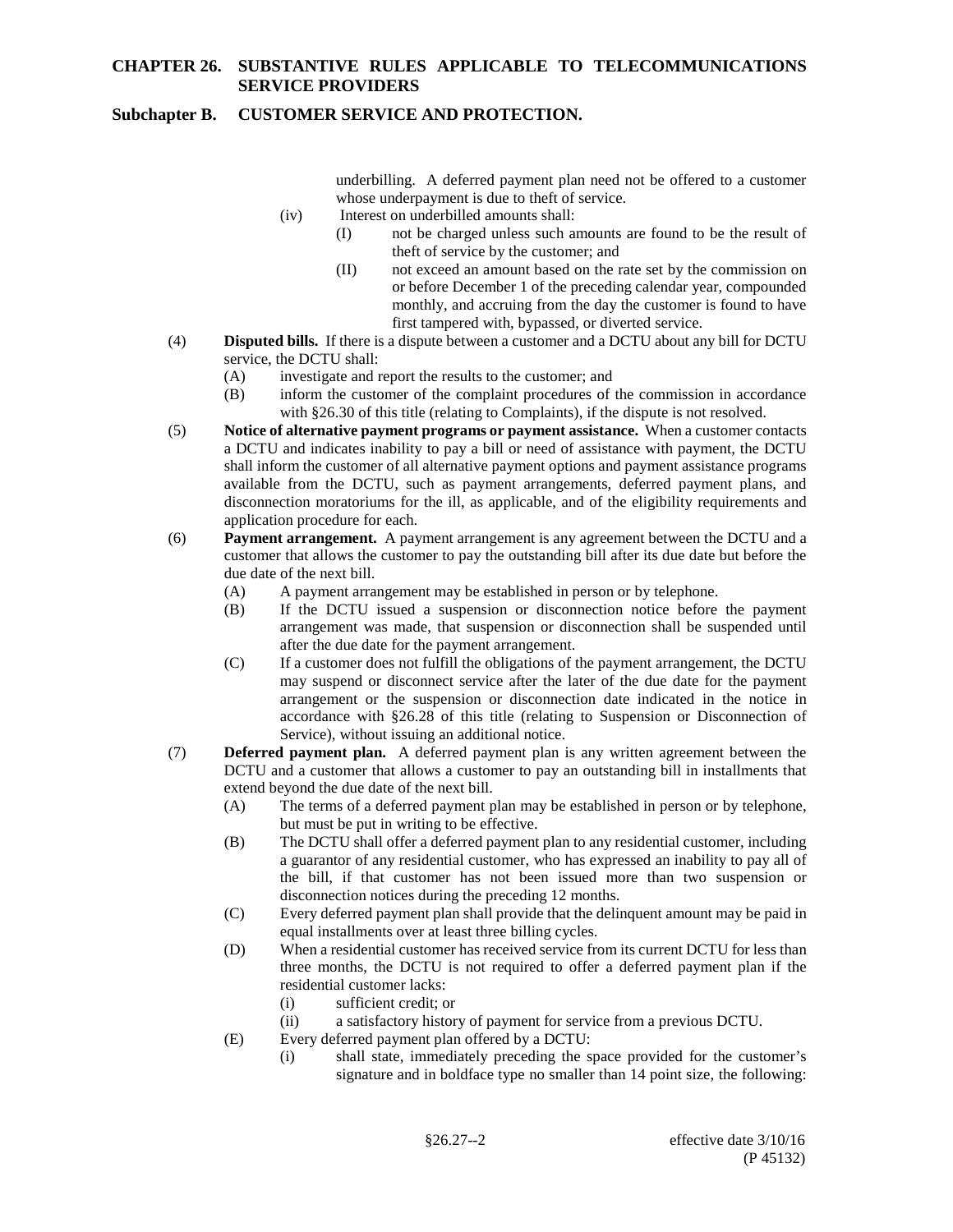### **Subchapter B. CUSTOMER SERVICE AND PROTECTION.**

**"THIS IS A BINDING CONTRACT"** followed by **"If you are not satisfied with this contract, or if agreement was made by telephone and you feel this contract does not reflect your understanding of that agreement, contact the utility immediately and do not sign this contract. If you do not contact the utility, or if you sign this agreement, you may give up your right to dispute the amount due under the agreement except for the utility's failure or refusal to comply with the terms of this agreement."**

- (I) In addition, if the customer and the DCTU representative or agent meet in person, the DCTU representative shall read the preceding statement to the customer.
- (II) The DCTU shall provide information to the customer as necessary in accordance with §26.26 of this title (relating to Foreign Language Requirements) to make the preceding statement understandable to the customer;
- (ii) may include a 5.0% penalty for late payment but shall not include a finance charge;
- (iii) shall state the length of time covered by the plan;
- (iv) shall state the total amount to be paid;
- (v) shall state the specific amount of each installment;
- (vi) shall allow the DCTU to disconnect service if a customer does not fulfill the terms of the deferred payment plan;
- (vii) shall not refuse a customer participation in such a program on the basis of race, nationality, religion, color, sex, marital status, income level, or source of income and shall not unreasonably refuse a customer participation in such a program on the basis of geographic location;
- (viii) shall be signed by the customer and a copy of the signed plan shall be provided to the customer; and
- (ix) shall allow either the customer or the DCTU to renegotiate the deferred payment plan, if the customer's economic or financial circumstances change substantially during the time of the plan.
- (F) A DCTU may disconnect a customer who does not meet the terms of a deferred payment plan.
	- (i) The DCTU may not disconnect service until a disconnection notice in accordance with §26.28 of this title has been issued to the customer indicating that the customer has not met the terms of the plan.
	- (ii) The DCTU may renegotiate the deferred payment plan agreement before disconnection.
	- (iii) No additional notice is required if the customer:
		- (I) did not sign the deferred payment plan;
		- (II) is not otherwise fulfilling the terms of the plan; and
		- (III) was previously provided a disconnection notice for the outstanding amount.
- (8) **Residential partial payments.** Residential service payment shall first be allocated to basic local telecommunications service**.**

### (b) **Nondominant certificated telecommunications utility (NCTU).**

(1) **Application**: Only paragraphs (3), (5) and (6) of this subsection apply to a deregulated company holding a certificate of operating authority or to an exempt carrier under PURA §52.154.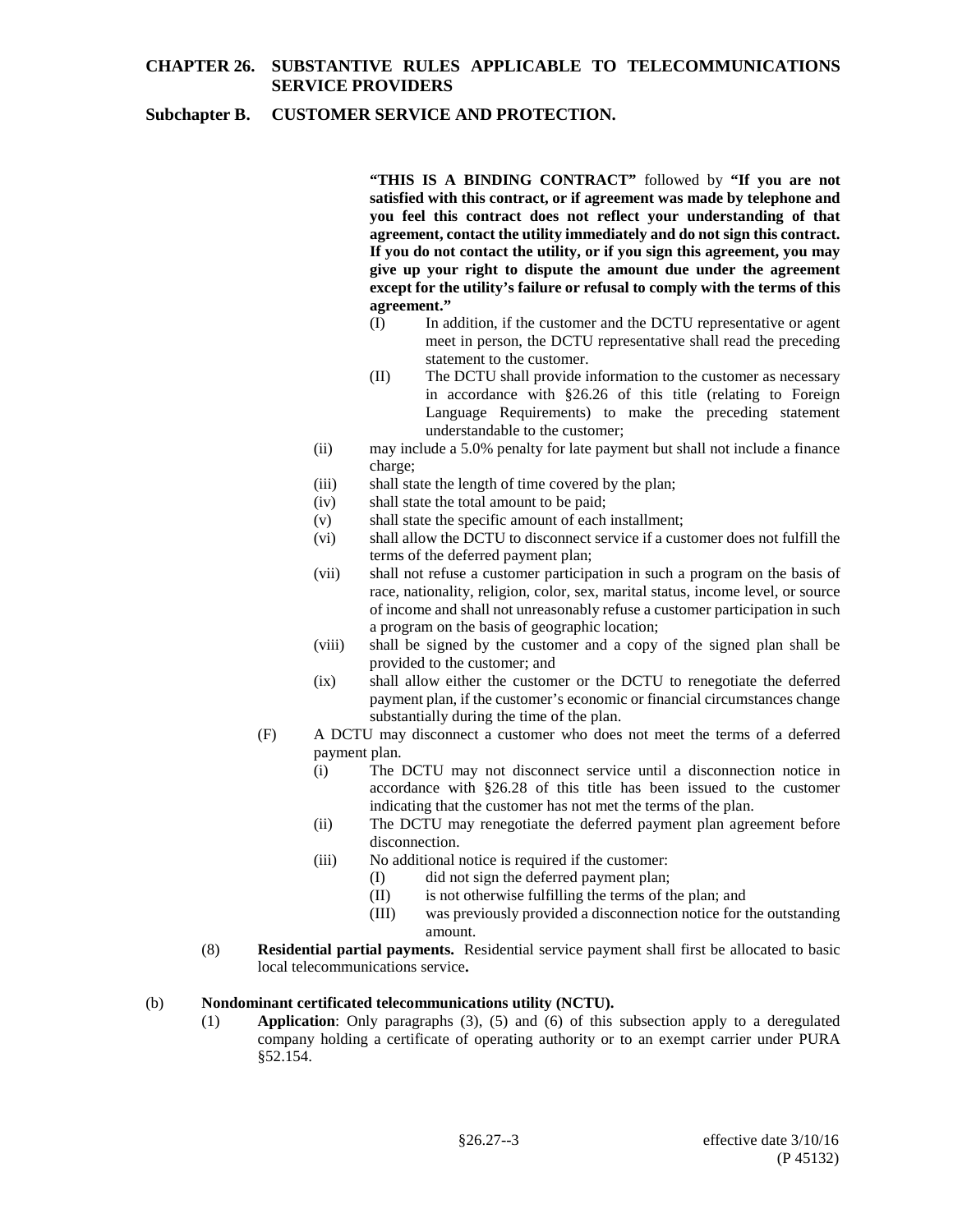## **Subchapter B. CUSTOMER SERVICE AND PROTECTION.**

- (2) **Bill due date.** The bill provided to the customer shall include the payment due date, which shall not be less than 16 days after issuance.
	- (A) The issuance date is the postmark date on the envelope containing the bill or the issuance date on the bill if there is no postmark or envelope.
	- (B) Payment for service is delinquent if not received at the NCTU or at the NCTU's authorized payment agency by close of business on the due date.
	- (C) If the sixteenth day falls on a holiday or weekend, then the due date shall be the next work day after the sixteenth day.
	- (D) If the due date shown on the bill falls on a holiday or weekend, an NCTU shall include a statement on the bill or in the terms and conditions of service that informs the customer that the due date is extended to the next work day.
- (3) **Penalty on delinquent bills for retail service.** An NCTU providing any service to the state, including service to an agency in any branch of government, shall not assess a fee, penalty, interest, or other charge to the state for delinquent payment of a bill.

#### (4) **Billing adjustments.**

- (A) Overbilling. If charges are higher than the NCTU's tariff, schedule, or price list terms and conditions of service, or a customer-specific contract, an appropriate refund shall be made to the customer:
	- (i) The refund shall be made for the entire period of the overbilling.
	- (ii) If the overbilling is corrected within three billing cycles of the initial bill in error, interest is not required to be paid on the overcharge.
	- (iii) If the overbilling is not corrected within three billing cycles of the initial bill in error, interest shall be paid on the amount of the overcharges. The minimum interest to be paid shall be based on the rate set by the commission on or before December 1 of the preceding calendar year, compounded monthly, and accruing from the date of payment or the initial date of the bill in error.
	- (iv) The refund may be made by a credit on a subsequent bill, unless the customer requests otherwise.
- (B) Underbilling. If charges are found to be lower than authorized by the NCTU's tariff, schedule, or price list, terms and conditions of service, or a customer-specific contract, or if the NCTU failed to bill the customer for service, then:
	- (i) The customer may be backbilled for the amount that was underbilled for no more than six months from the date the initial error was discovered unless underbilling is a result of theft of service by the customer.
	- (ii) Service may be disconnected if the customer fails to pay charges arising from an underbilling.
	- (iii) If the underbilling is \$50 or more, the NCTU shall offer the customer a payment plan option for the same length of time as that of the underbilling. A payment plan need not be offered to a customer whose underpayment is due to theft of service.
	- (iv) Interest on underbilled amounts shall:
		- (I) not be charged unless such amounts are found to be the result of theft of service by the customer; and
		- (II) not exceed an amount based on the rate set by the commission on or before December 1 of the preceding calendar year, compounded monthly, and accruing from the day the customer is found to have first tampered with, bypassed, or diverted service.